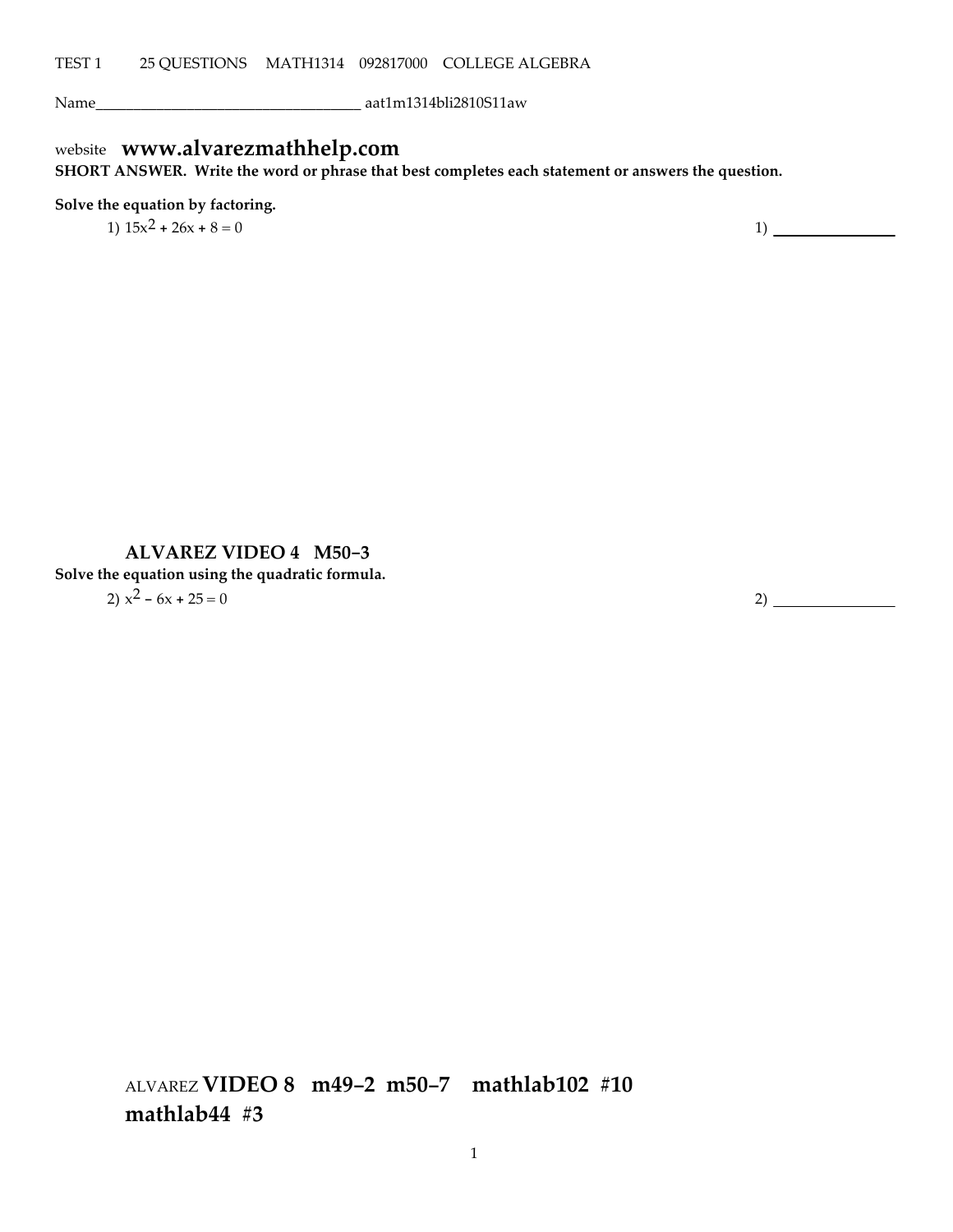**Solve the radical equation, and check all proposed solutions.**

## $3) \frac{\sqrt{18x + 9}}{2x + 5} = x + 5$  3)

## ALVAREZ --**VIDEO 9 m49-3 m50-9 mathlab102 #16**

## **mathlab44 #4**

**Use the graph of the given function to find any relative maxima and relative minima.**

4) 
$$
f(x) = x^3 - 3x^2 + 1
$$

4)

## ALVAREZ--**VIDEO 15 m49-5 mathlab102 #21,22 mathlab44 #5**

-5 -4 -3 -2 -1 1 2 3 4 5 x 2 1 -1 -2 -3 -4 -5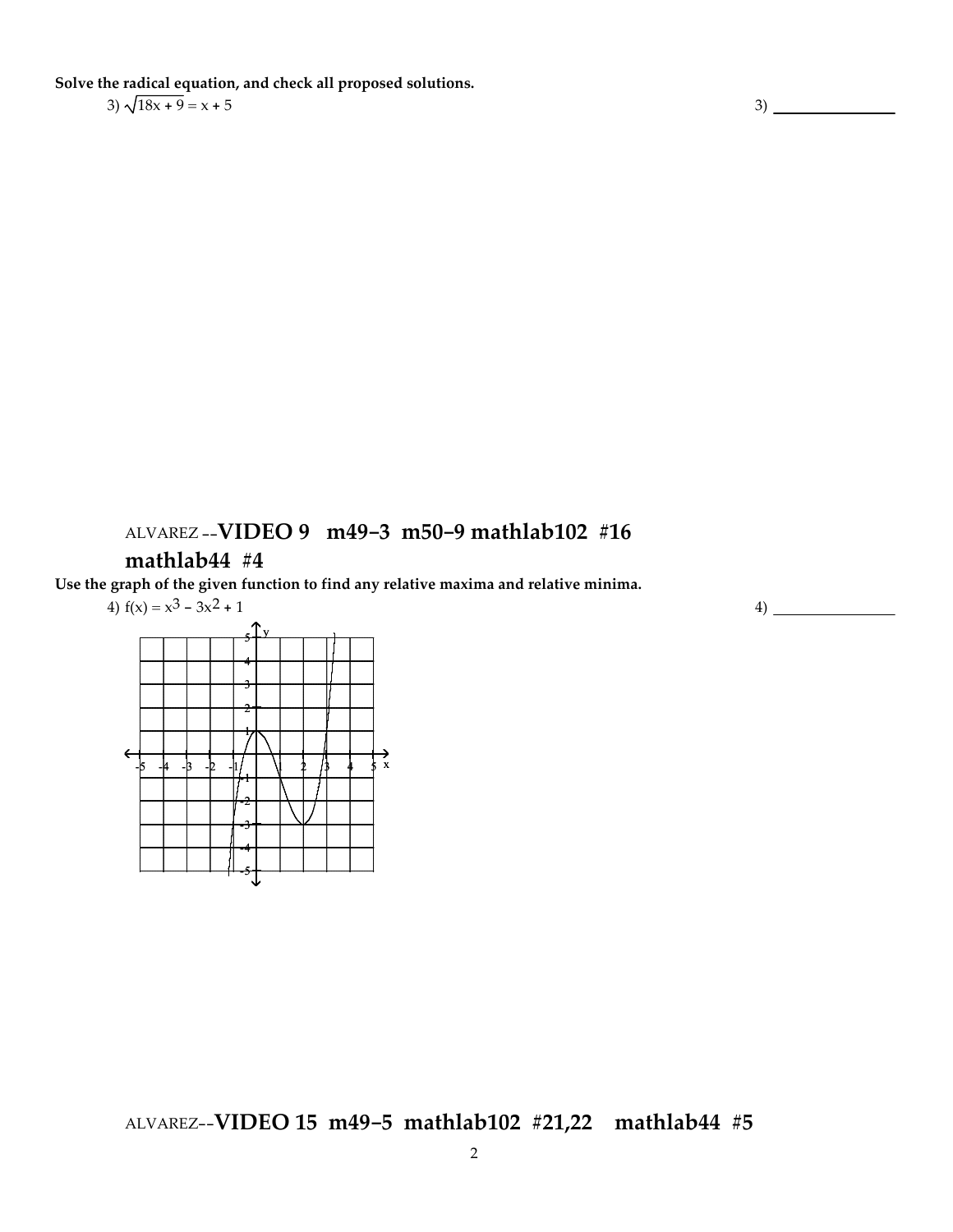### **Graph the function.**



## ALVAREZ--**VIDEO 17 m49-6 m50-10 mathlab102 #24 mathlab44 #5**

**Find** and simplify the difference quotient  $\frac{f(x+h) - f(x)}{h}$ ,  $h \neq 0$  for the given function.

$$
6) f(x) = x^2 + 7x - 3
$$

ALVAREZ--**VIDEO 18 m49-7 m50-11 mathlab102 #25 mathlab44 #6**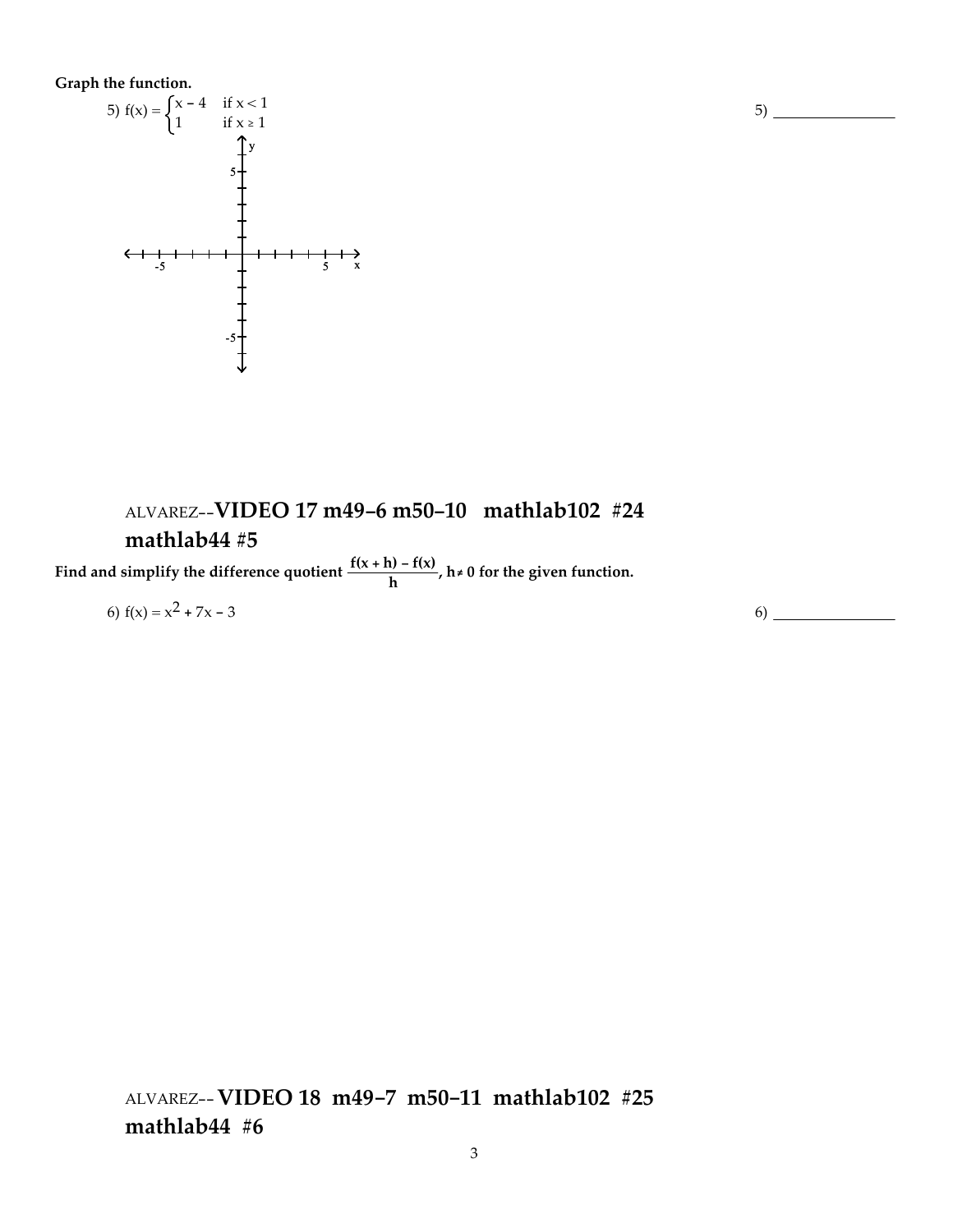Begin by graphing the standard absolute value function  $f(x) = |x|$ . Then use transformations of this graph to graph the **given function.**

7) 
$$
h(x) = |x - 3| - 3
$$

7)



**ALVAREZ--VIDEO 21 m49-10** Use the graph of the function f, plotted with a solid line, to sketch the graph of the given function g. 8)  $g(x) = f(x + 2)$ 8)



**ALVAREZ --VIDEO 22 mathlab102 #26**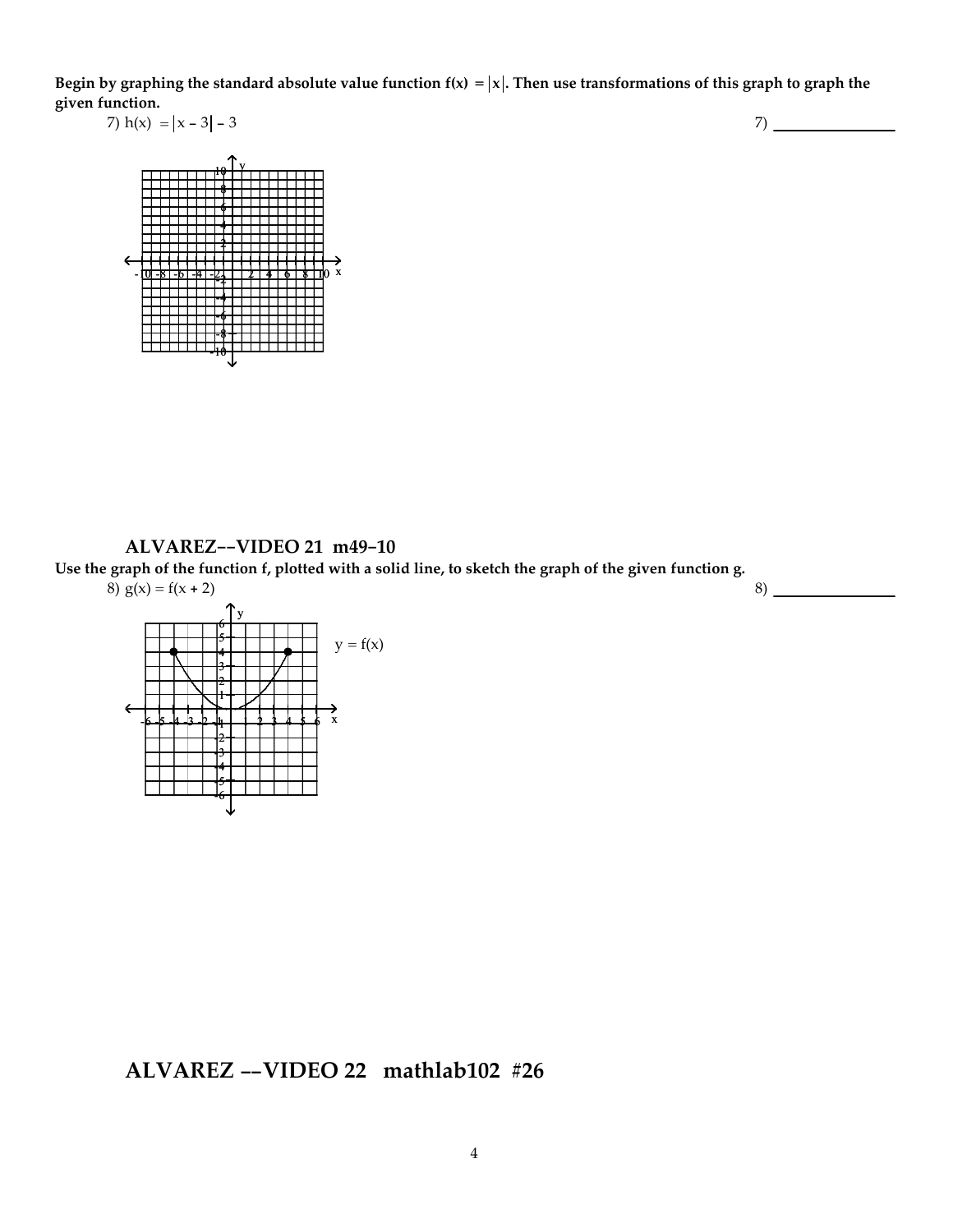### **Find the domain of the function.** 9)  $f(x) = \sqrt{3-x}$  9)

# ALVAREZ--**VIDEO 23 m49-9 m50-12mathlab102 #30 mathlab44** #7

### **Given functions f and g, perform the indicated operations.**

10)  $f(x) = 3x + 2$ ,  $g(x) = 2x + 8$ Find fg.

### **ALVAREZ VIDEO 28 M50-13**

**For the given functions f and g , find the indicated composition.**

11)  $f(x) = 3x + 11$ ,  $g(x) = 5x - 1$  $(f°g)(x)$ 

ALVAREZ--**VIDEO 30 m49-13 m50-14 mathlab102 #36 mathlab44** #9 12)  $f(x) = 4x^2 + 2x + 8$ ,  $g(x) = 2x - 6$ 

 $(g \cdot f)(x)$ 

### **ALVAREZ VIDEO 31 M49-14 M50-14 M102-35 M44-9**

12)

11)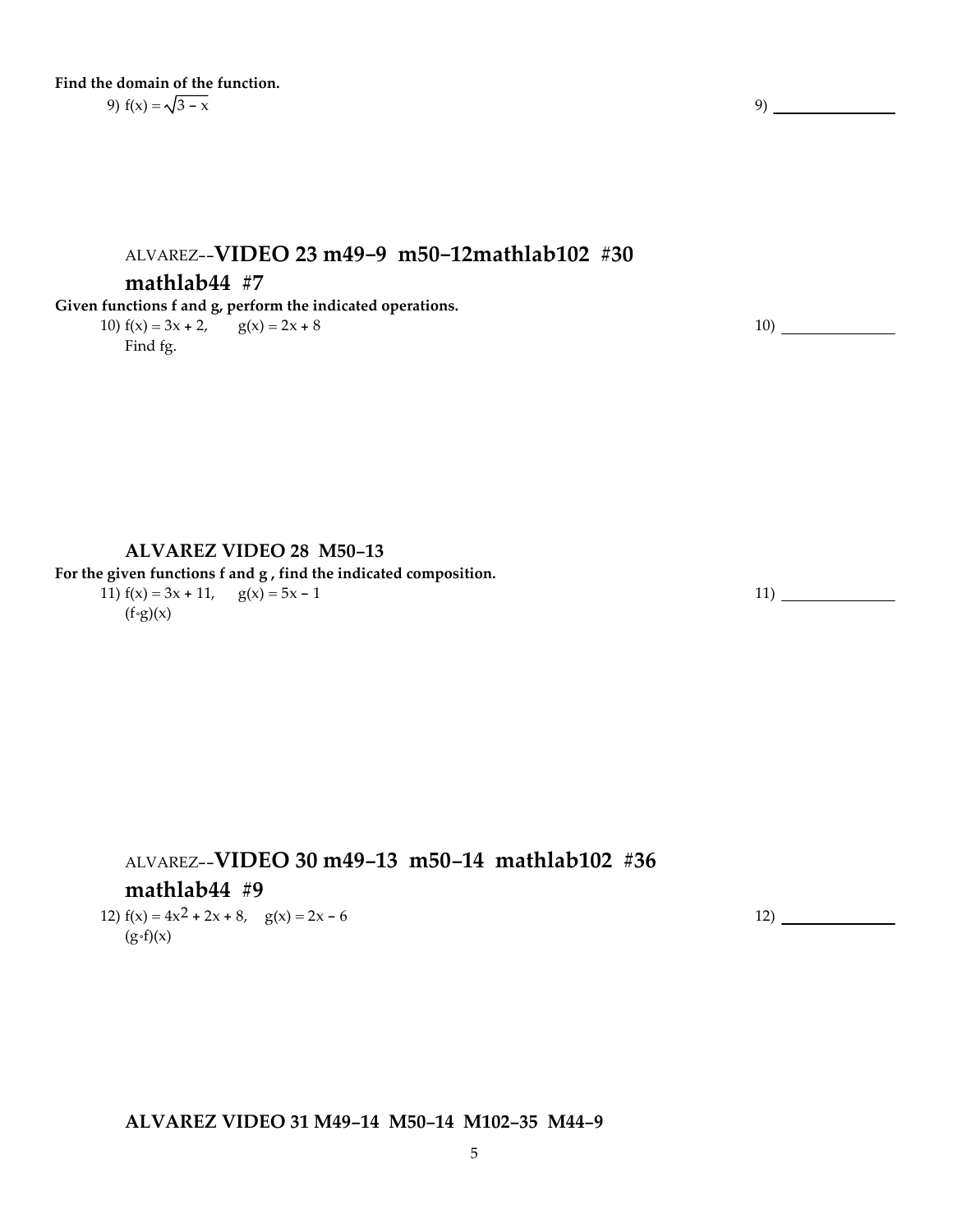**Find the distance between the pair of points.**

13)  $(-1, -5)$  and  $(-7, 3)$  13)

# ALVAREZ--**VIDEO 33 m49-15 m50-15mathlab102 #38**

## **mathlab44 #10**

**Find the midpoint of the line segment whose end points are given.** 14)  $(1, 7)$  and  $(7, 8)$  14) 14)

ALVAREZ--**VIDEO 35 m49-16 m50-16 mathlab102 #39 mathlab44 #11**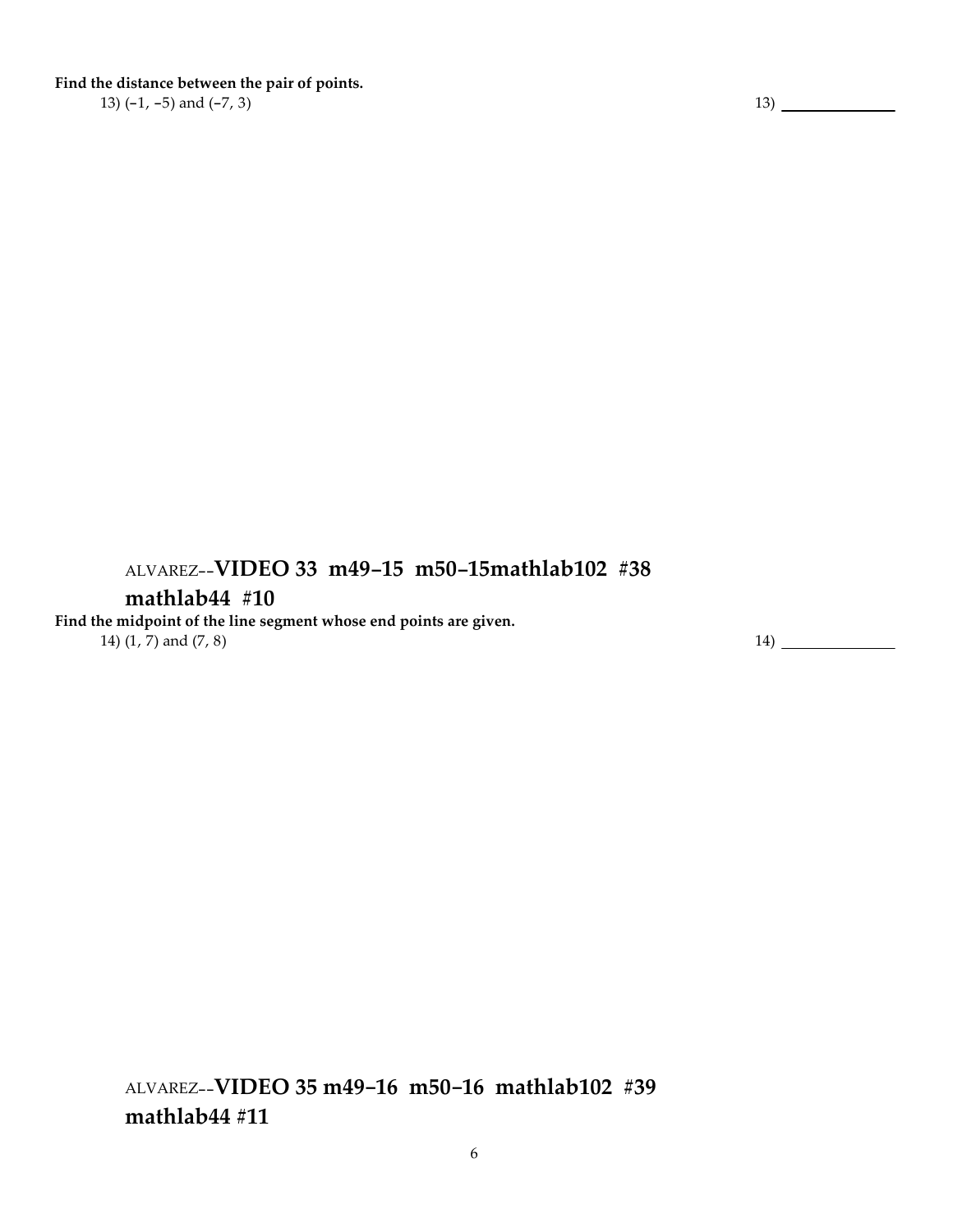### **Graph the equation.**

15)  $x^2 + y^2 - 10x - 12y + 57 = 0$ 



# ALVAREZ--**VIDEO 36 m49-17 m50-17mathlab102 #41 mathlab44 #12**

**Use the vertex and intercepts to sketch the graph of the quadratic function.**



# ALVAREZ--**VIDEO 38 m49-19 m50-20,21 mathlab102 #43 mathlab44 #13,14,15,16**

16)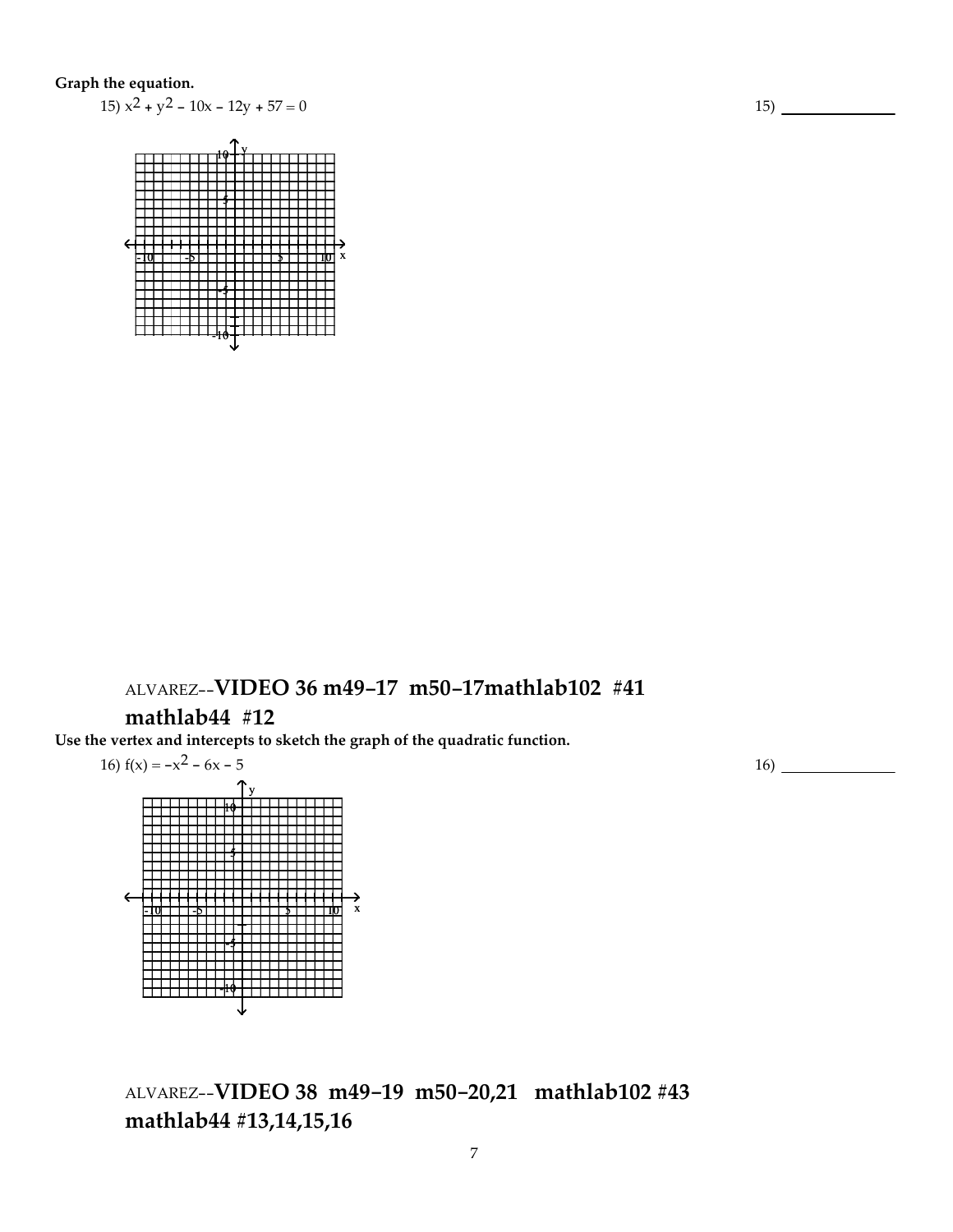#### **Solve the problem.**

17) An arrow is fired into the air with an initial velocity of 160 feet per second. The height in feet of the arrow t seconds after it was shot into the air is given by the function

 $h(x) = -16t^2 + 160t$ . Find the maximum height of the arrow.

## ALVAREZ--**VIDEO 39 m49-20 mathlab102 #44,45,46**

Solve the polynomial equation. In order to obtain the first root, use synthetic division to test the possible rational roots.

 $18) x^3 + 2x^2 - 9x - 18 = 0$  18)

ALVAREZ--**VIDEO 48 m49-21 m50-22 mathlab102 #50 mathlab44 #17**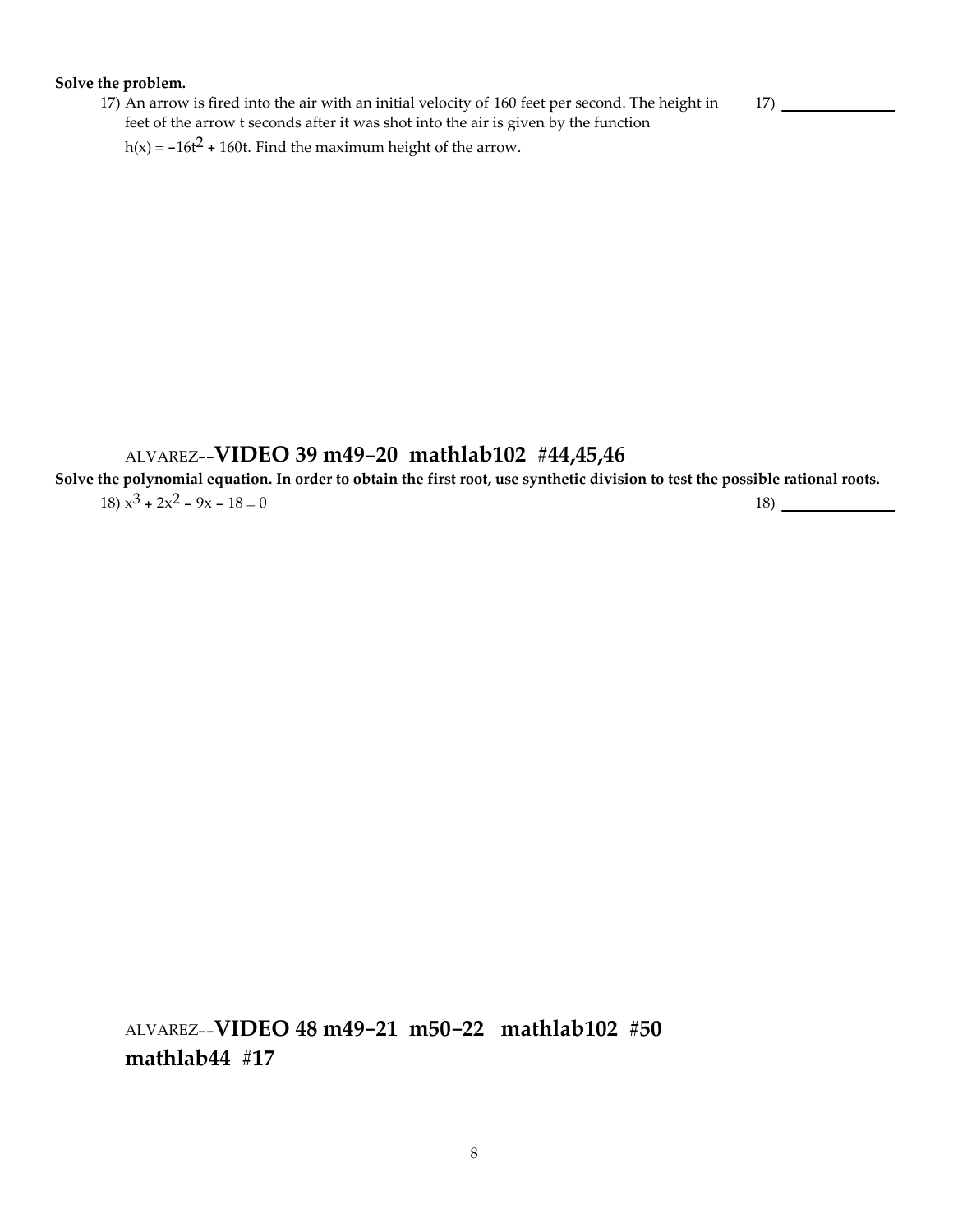# ALVAREZ--**VIDEO 49 m49-24 m50-23 mathlab102 #54**

## **mathlab44 #18**

**Find the vertical asymptotes, if any, of the graph of the rational function.**

$$
20) \frac{x - 81}{x^2 - 12x + 35}
$$

20)

ALVAREZ--**VIDEO 54 m49-27 m50-26 mathlab44 #21**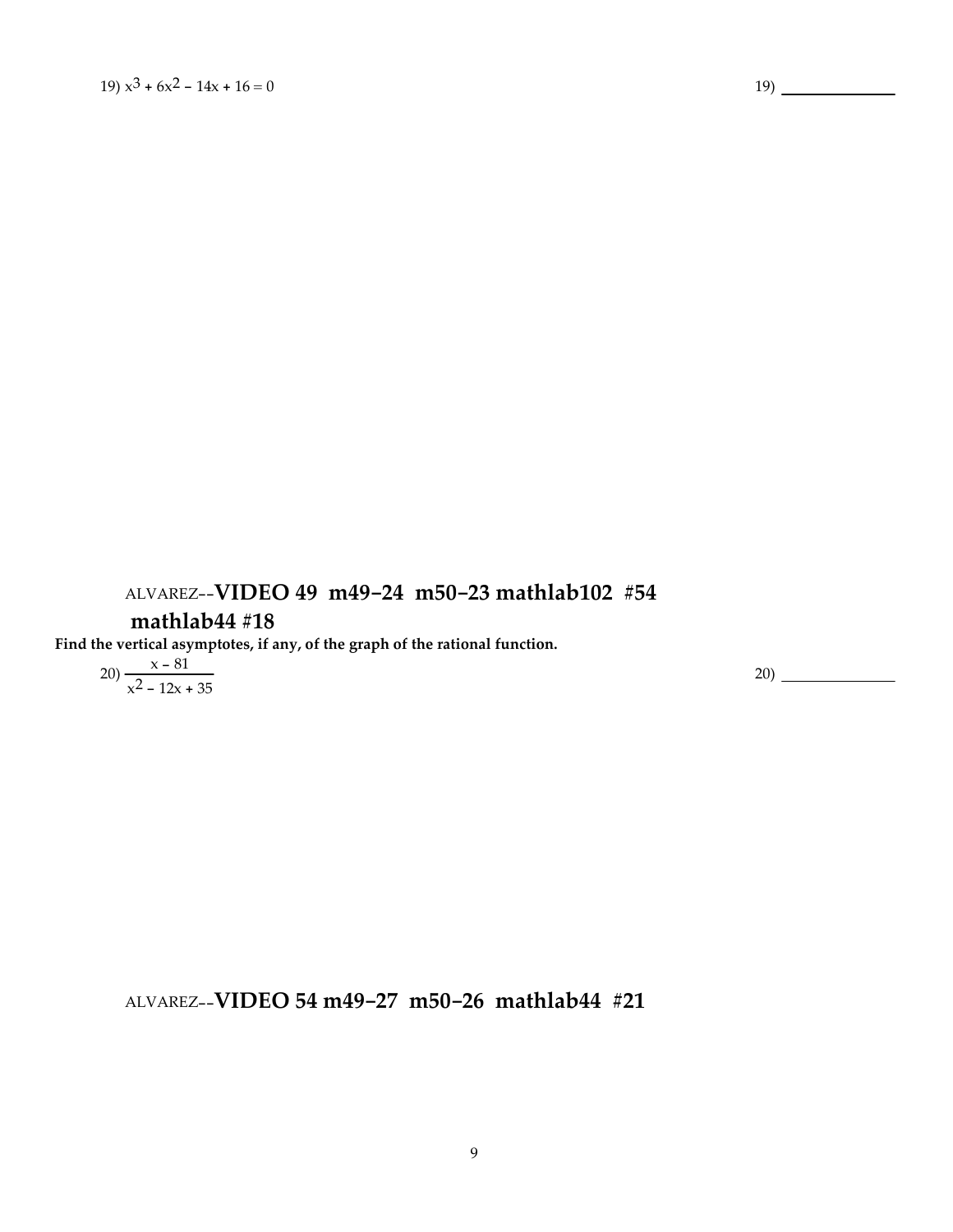**Find the horizontal asymptote, if any, of the graph of the rational function.**

$$
21) g(x) = \frac{9x^2 - 3x - 7}{6x^2 - 8x + 7}
$$

21)

# ALVAREZ--**VIDEO 56 m49-29 m50-28 mathlab44 #23**

**Find the slant asymptote, if any, of the graph of the rational function.**

$$
22) f(x) = \frac{x^2 + 8x - 8}{x - 8}
$$
 (22)

ALVAREZ--**VIDEO 57 m49-30 m50-25 mathlab44 #20**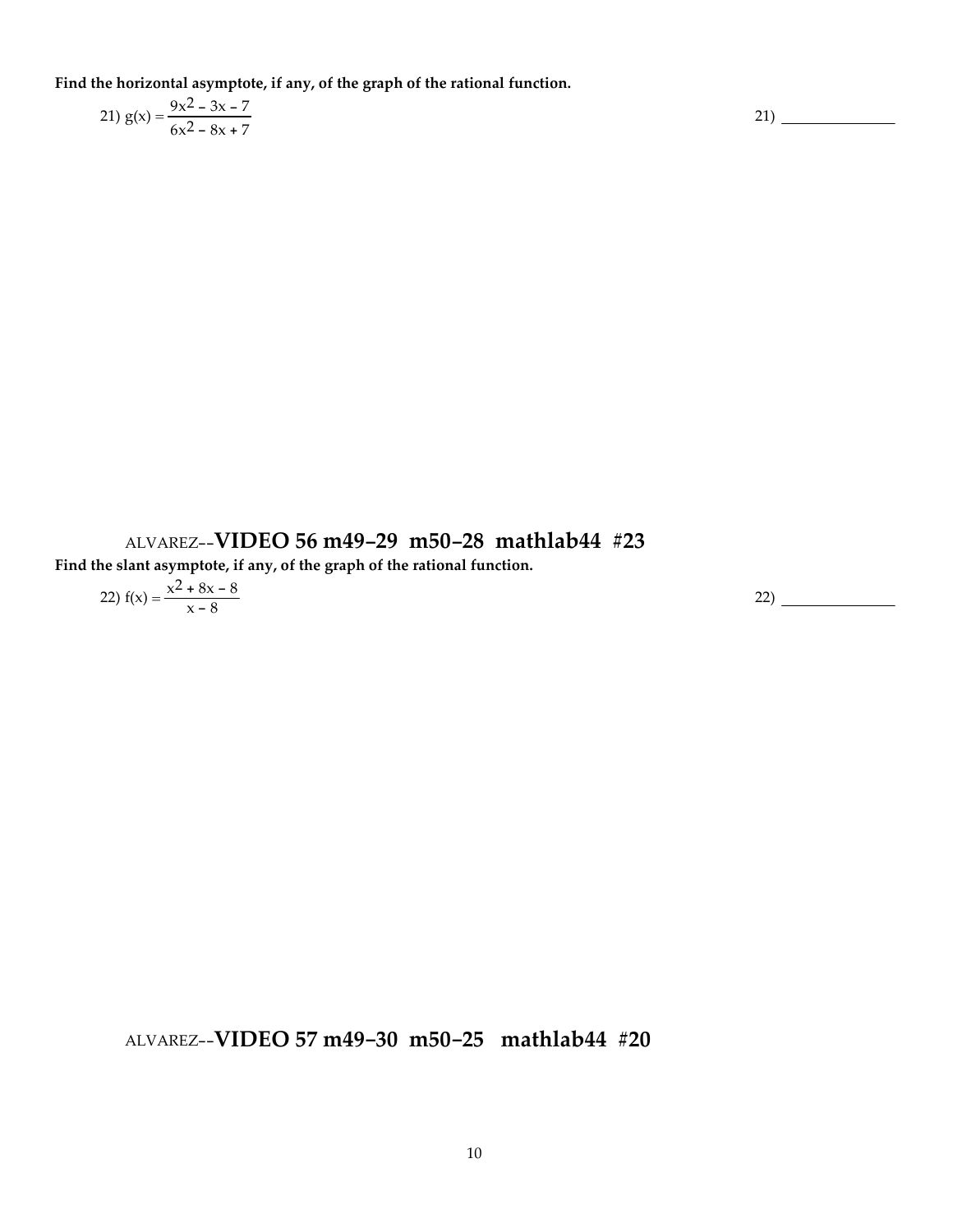#### **Solve the problem.**

23) The size of the bear population at a national park increases at the rate of 4.8% per year. If the size of the current population is 188, find how many bears there should be in 8 years. Use the function  $f(x) = 188e^{0.048t}$  and round to the nearest whole number.

23)

## ALVAREZ--**VIDEO 60 m50-29 mathlab102 #60**

24) The function  $D(h) = 9e^{-0.4h}$  can be used to determine the milligrams D of a certain drug in a patient's bloodstream h hours after the drug has been given. How many milligrams (to two decimals) will be present after 10 hours?

24)

ALVAREZ--**VIDEO 62 m50-29 mathlab102 #60 Find the domain of the logarithmic function.**

25)  $f(x) = \ln(4 - x)$  25)

ALVAREZ--**VIDEO 63 m49-31 m50-30 mathlab102 #61 mathlab44 #24**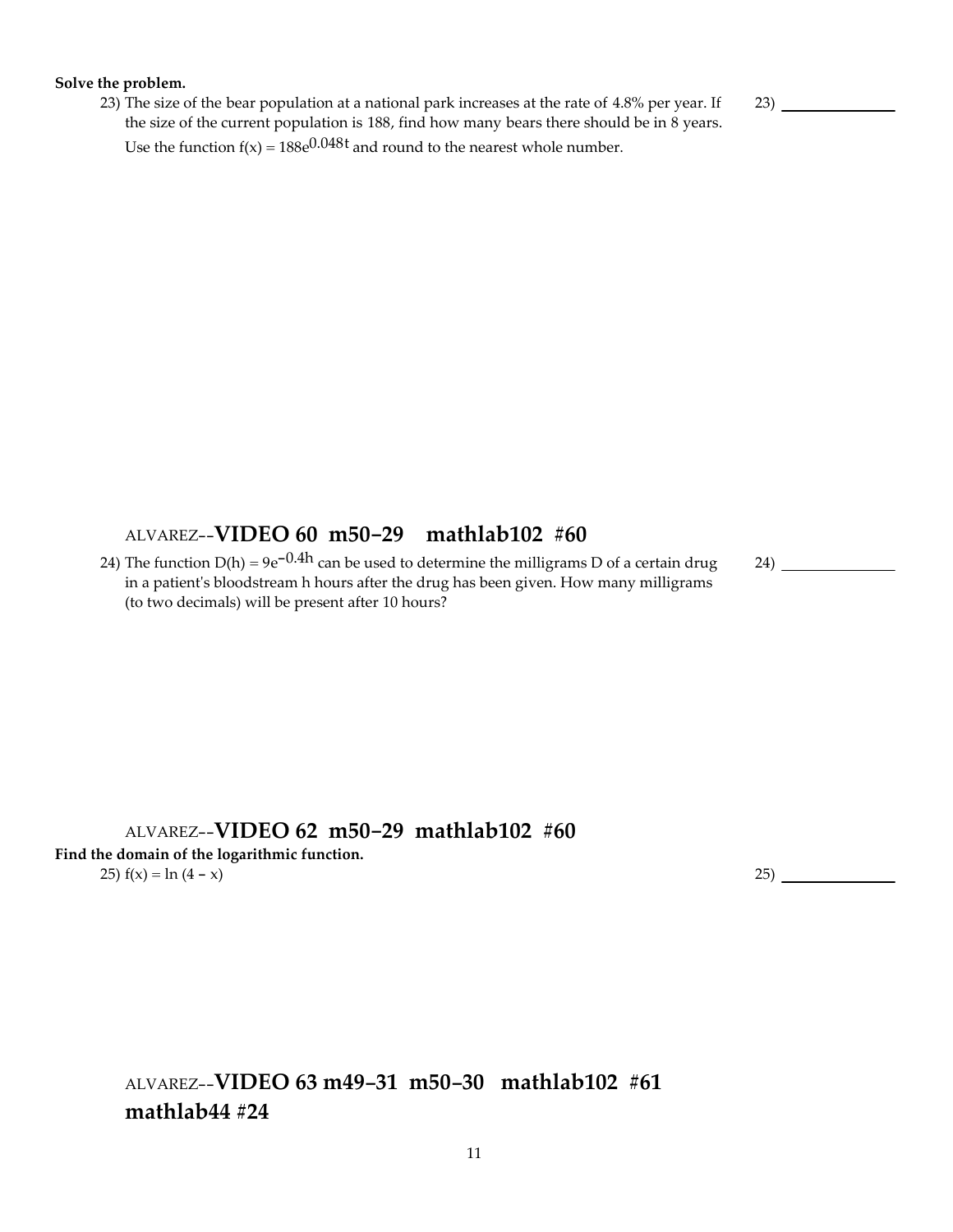## Answer Key Testname: AAT1M1314BLI2810S11AW